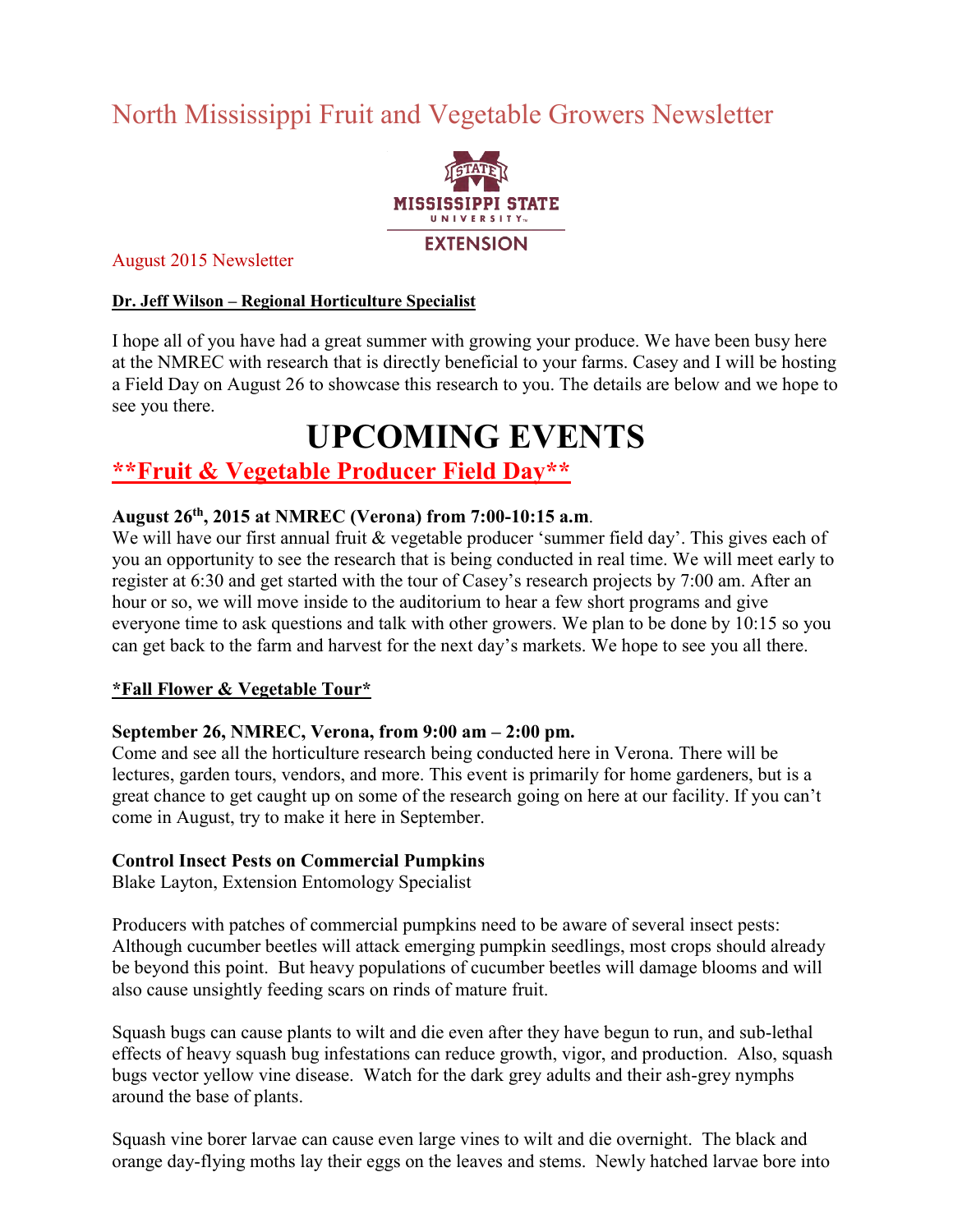the stems and make their way to the base of the plant. By this time they are large caterpillars, and their feeding can kill enough vascular tissue to cause vines to wilt.

Pickleworms do not overwinter here and do not occur in large numbers every year, but they can be especially damaging when they do occur. The small moths lay their eggs on blooms. Newly hatched larvae feed on blooms at first but eventually bore into the fruit, leaving a BB-sized hole with a bit of extruding frass. This causes young fruit to rot, but such damage can even occur on fruit that are near harvest. This damage is initially difficult to detect, but such damage can cause significant problems in pumpkins as they are being marketed—"You sold me a bad pumpkin!"

If you are growing pumpkins to sell, it is a good idea to control these pests by making regular insecticide sprays (7 to 10 days). Spray as late in the day as possible (right at dusk) to minimize impact on pollinators. Pyrethroid insecticides like Mustang Max (zeta-cpermethrin), Tombstone (cyfluthrin) and Brigade (bifenthrin) will control all of the pests mentioned above, but stay alert for spider mites and whiteflies and include products that work on these pests if necessary. Including a product like Radiant (spinetoram) or Intrepid (methoxyfenozide) in the spray mix will improve control of pickleworm and vine borer.

#### **Cucurbit Diseases in the Late Summer & Early Fall**

Rebecca A. Melanson, Extension Plant Pathologist

Cucurbit downy mildew (CDM) (photo below and additional photos

at[:http://cdm.ipmpipe.org/node/22\)](http://cdm.ipmpipe.org/node/22) can be a serious disease of cucurbit crops (cucumber, squash, pumpkin, watermelon, cantaloupe). Symptoms of this disease typically occur only on leaves and begin as slightly chlorotic to bright yellow lesions on the top of a leaf. Lesions may maintain this coloration or may become necrotic and brown. In most cucurbits, lesions have irregularly shaped margins; however, in cucumbers, lesions are angular. Under favorable conditions, the lesions on the underside of the leaf may have a downy appearance and may have a gray to purplish coloration.



Photo from:<http://cdm.ipmpipe.org/node/22>

The cucurbit downy mildew pathogen requires a living host to survive and does not overwinter in areas where freezing temperatures prevent cucurbit production. The spores of the pathogen, however, can travel on air currents from areas warm enough for cucurbits to survive the winter to areas where the pathogen has not overwintered. A forecasting system and the CDM ipmPIPE initiative was developed and started in order to monitor and track the occurrence and movement of this disease in North America in the hopes of helping producers to make timely fungicide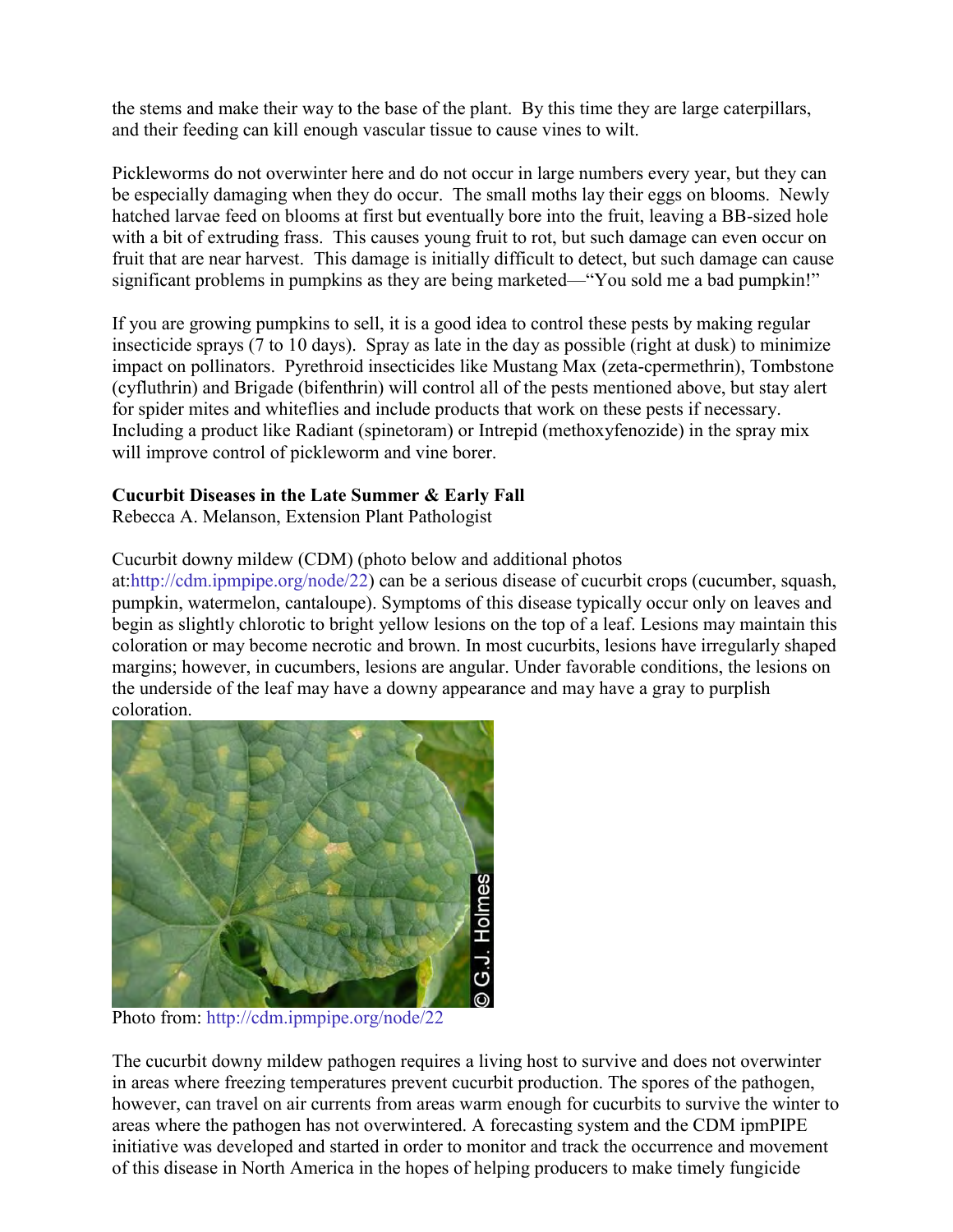applications for CDM management. The CDM ipmPIPE website [\(http://cdm.ipmpipe.org/\)](http://cdm.ipmpipe.org/) produces cucurbit downy mildew forecasts with maps highlighting geographic areas that are forecasted to have a high, moderate, or low risk of potential cucurbit downy mildew spread and development (example below). The most current forecasts and maps can be found at: [http://cdm.ipmpipe.org/current-forecast.](http://cdm.ipmpipe.org/current-forecast)



**HIGH Risk for AL, southern GA,** the FL panhandle and northern FL, NJ, northern DE, eastern PA, southeast NY, Long island, CT, and western MA. Moderate Risk to cucurbits in central FL, southeast LA, southern MS, northern GA, western SC, western NC, southeast VA, southern MD, and southern DE. Low Risk near the southeast TX source, plus southern FL, eastern GA, central and eastern SC, east-central and eastern NC, western and central PA, NY except the southeast, southern VT and NH, RI, and eastern MA. Minimal Risk to cucurbits otherwise.

Forecaster: TK at NCSU for the Cucurbit ipmPIPE - 2015

Cucurbit downy mildew has been reported on cucurbits in both Louisiana and Alabama this year so it is likely that this disease is also present in Mississippi. Some resistant cucurbit varieties are available, but fungicides are generally necessary to manage disease. Please share this information with your cucurbit-producing clients and let them know that they should consider applying a fungicide for prevention and management of this disease. A list of fungicides labelled for use against cucurbit downy mildew as well as an efficacy table of these fungicides is available in the 2015 Vegetable Crop Handbook [\(http://www.thepacker.com/grower/2015-southeastern-us](http://www.thepacker.com/grower/2015-southeastern-us-vegetable-crop-handbook)[vegetable-crop-handbook\)](http://www.thepacker.com/grower/2015-southeastern-us-vegetable-crop-handbook).

#### **USDA Expands Crop Insurance Options for Fruit and Nut Growers**  By: **[Christina Herrick](http://www.growingproduce.com/author/christina-herrick/)** | July 24, 2015

The [USDA announced the expansion of crop insurance](http://www.usda.gov/wps/portal/usda/usdahome?contentid=2015/07/0214.xml&navid=NEWS_RELEASE&navtype=RT&parentnav=LATEST_RELEASES&edeployment_action=retrievecontent) to provide additional options for fruit and nut producers. The Supplemental Coverage Option (SCO) and the Actual Production History (APH) Yield Exclusion are now available to cover fresh fruit/nuts in select counties beginning with the 2016 crop year.

SCO is an area-based policy endorsement offered by USDA's Risk Management Agency that can be purchased to supplement an underlying crop insurance policy. It covers a portion of losses not covered by the same crop's underlying policy.

For many growers who have experienced the unpredictability of the past few seasons, the APH Yield Exclusion allows farmers, with qualifying crops in eligible counties, to exclude low yields in exceptionally bad years (such as a year in which a natural disaster or other extreme weather occurs) from their production history when calculating yields used to establish their crop